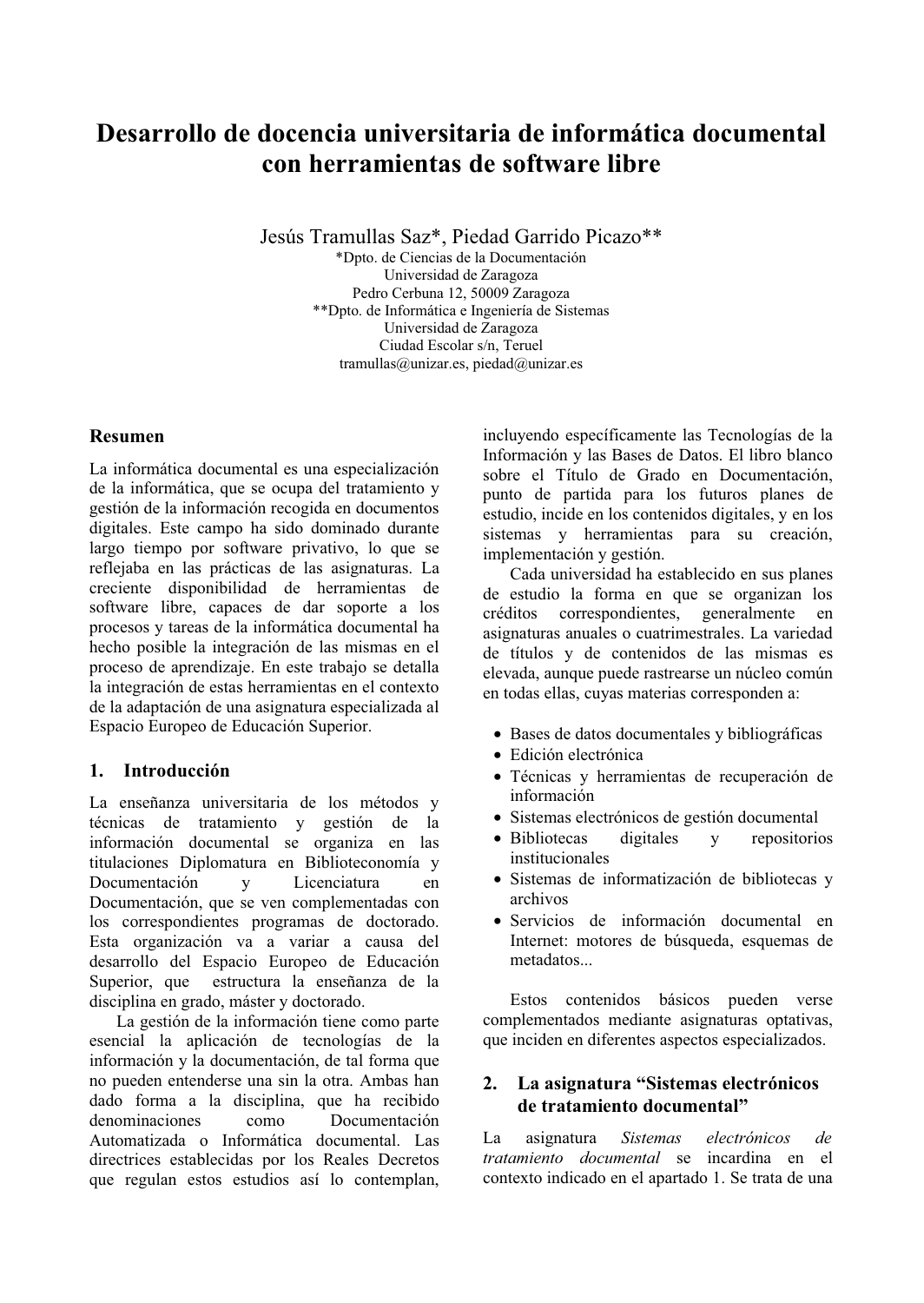asignatura troncal de seis créditos (dos teóricos y cuatro prácticos), que se imparte durante el primer cuatrimestre del segundo curso de la Diplomatura en Biblioteconomía y Documentación de la Universidad de Zaragoza.

El contenido teórico de la misma viene dado por las directrices generales de la titulación, por una parte, y por la organización interna de la docencia en la Diplomatura, lo que ha facilitado la coordinación de contenidos y actividades con el resto de asignaturas. El contenido práctico, sin embargo, venía determinado en cada momento por varios factores:

- 1. La orientación, demandada por el mercado, a formar usuarios finales de las herramientas informáticas
- 2. El dominio del ámbito de trabajo informativodocumental por parte de productos de compañías de software propietario o privativo
- 3. La disponibilidad gratuita, o por convenio, para la docencia de las herramientas de software privativo
- 4. La escasez de documentación de libre acceso para esas herramientas

La actividad práctica se llevaba a cabo en laboratorio, en el cual los alumnos desarrollaban prácticas individuales guiadas con las diferentes herramientas de software privativo.

Evidentemente, todos estos factores afectaban a la formación práctica que los alumnos podían desarrollar, a causa de la variable disponibilidad de las herramientas necesarias para ello. Si bien la enseñanza impartida hasta el momento había asegurado la formación del alumno con la calidad exigible, esta dependencia de herramietnas privativas de tereceros podía hipotecar la actividad docente en un entorno cada vez más cambiante y dinámico.

## **3. Adaptación al Espacio Europeo de Educación Superior**

El Espacio Europeo de Educación Superior  $(EEES)$  propone un cambio efectivo en la docencia universitaria, primando el trabajo del alumno y su proceso de aprendizaje, frente a modelos docentes que podrían calificarse como<br>más tradicionales Son numerosas las tradicionales. Son numerosas las publicaciones y trabajos que recogen las características y enfoques del EEES, por lo que no es necesario insistir sobre estas cuestiones en este trabaio.

En este contexto, y en el marco del proceso de adaptación al EEES que se está llevando a cabo en la Diplomatura en Biblioteconomía y la Diplomatura en Biblioteconomía y Documentación de la Universidad de Zaragoza, se ha llevado a cabo un rediseño de la asignatura  $S$ *istemas electrónicos de tratamiento documental.* Para ello, ha sido necesario replantear los objetivos de la misma, así como las competencias y habilidades que los alumnos deben desarrollar durante su desempeño. En consecuencia, se ha considerado pertinente llevar a cabo un completo proceso de revisión, planificación y adecuación de la actividad práctica, de forma que no se viese constreñida por los vaivenes y variaciones del mercado de software privativo y de sus productos. Inmersos en este proceso, también se rediseñó la propia actividad práctica, mediante la integración y uso de modelos de trabajo del alumno no contemplados hasta este momento.

La definición de competencias y habilidades trajo consigo un cambio del enfoque de la asignatura, que supone también cambios estratégicos en la concepción de las actividades prácticas que se llevan a cabo con herramientas informáticas. En primer lugar, se han establecido cuatro principios generales:

- 1. La adquisición de competencias y habilidades no debe verse limitada por el contexto comercial en el que se desarrolle la actividad profesional
- 2. La disponibilidad de herramientas software no debe restringir la adquisición de competencias v habilidades
- 3. El alumno debe poder desarrollar su actividad de aprendizaje en diferentes contextos: aula, laboratorio, entorno doméstico, otros entornos informáticos...
- 4. El alumno debe poder localizar y acceder a documentación externa suficiente para llevar a cabo su propio proceso de aprendizaje

El respeto de los principios generales lleva, a limitar la excesiva influencia del entonro profesional sobre la docencia, y a superar la orientación meramente instrumental de este tipo de asignaturas. Si bien no excluve la integración de herramientas de software privativo, la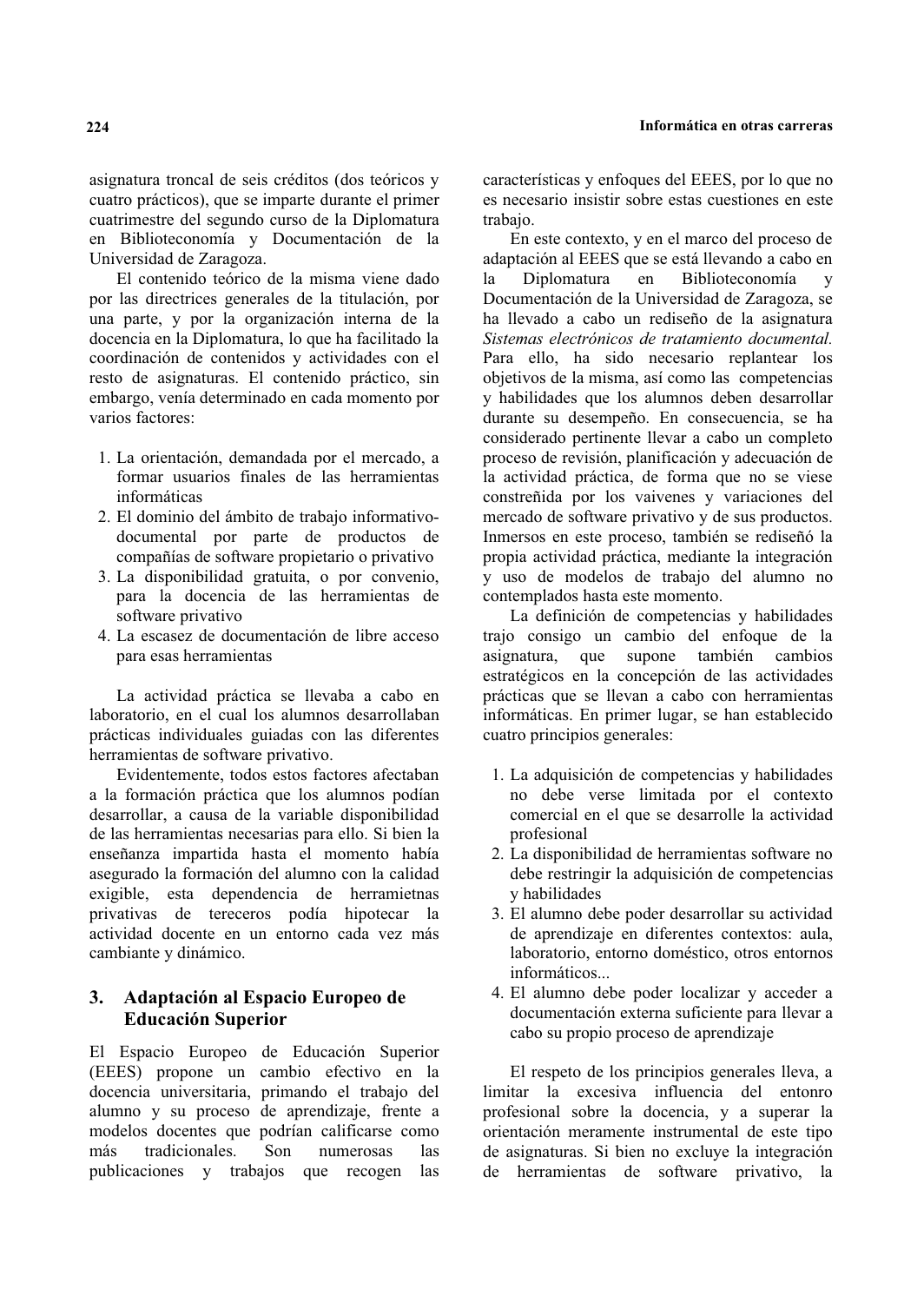#### XIII Jornadas de Enseñanza Universitaria de la Informática

dificultad para que éstas puedan cumplir los principios tercero y cuarto limita realmente su uso potencial. Puede argumentarse que la exclusión de estas herramientas privativas, adecuadas a lo que está demandando el mercado, es, en realidad, un perjuicio para el alumno, al alejar su formación de las demandas del mercado laboral. La respuesta a esta cuestión clave se abordará en el apartado 4.

El segundo aspecto de adaptación, una vez definidos los principios generales, ha sido el cambio de modelo de las actividades prácticas. Como se ha indicado anteriormente, éstas se llevaban a cabo principalmente en laboratorio. Sin embargo, el EEES propone un cambio en la actividad de aprendizaje, insistiendo en la actividad propia del alumno, independientemente de su localización y disponibilidad espacial y temporal. Además, incluye una clara orientación al desarrollo de habilidades de aprendizaje autónomo y trabajo en equipo y en colaboración.

En consecuencia, y aprovechando las posibilidades que ofrece el cambio en las herramientas informáticas, se ha optado por cambiar el modelo de práctica presencial e individual en laboratorio, or el modelo de trabajo en equipo en colaboración, en diferentes localizaciones y con flexibilidad horaria. De la misma forma, se ha producido también el paso de la actividad de práctica guiada hacia el modelo basado en el desarrollo de proyectos. Como se analizará en el apartado 4, esto no hubiese sido posible sin el cambio estratégico a herramientas de software libre. Las posibilidades que ofrece este tipo de cambio ya han sido señaladas por Faber [1].

Por último, debe destacarse que el cambio y adaptación también ha afectado a los mecanismos de evaluación. Los alumnos desarrollan un proceso personal de evaluación de su propio desempeño en los proyectos, así como del resto de sus compañeros, de las herramientas utilizadas y de la documentación de soporte disponible en cada caso.

#### Software libre para tratamiento y 4. gestión de información documental

Como se ha señalado en el apartado anterior, la cuestión clave  $1a$ disponibilidad es de herramientas de software no privativo que ofrezcan las prestaciones técnicas necesarias para que los alumnos puedan desarrollar las competencias y habilidades establecidas para la asignatura. En la bibliografía especializada encontrarse trabajos que recogen pueden experiencias en diferentes campos de aplicación de la informática [2] La experiencia docente e investigadora previa sugería que existían todas las herramientas necesarias para ello dentro del campo del software libre [3].

En consecuencia, se llevó a cabo un estudio de campo para dilucidar la cuestión. Para ello, se exploraron sistemáticamente los principales servidores para proyectos de software libre, se analizaron los contenidos de las sedes web de referencia sobre software libre aplicado al tratamiento y recuperación de información en bibliotecas y servicios de información y documentación, y se revisó detenidamente la bibliografía especializada sobre este tema [4]. El resultado del estudio ha identificado herramientas de software libre, especializadas en procesos y tareas que se llevan a cabo en los servicios de información, que pueden agruparse en las siguientes categorías:

- 1. Bases de datos bibliográficas: sistemas de bases de datos para la construcción de repertorios de bibliografía, tanto en soportes tradicionales como en entornos digitales. Ejemplos: Connotea (www.connotea.org), **WIKINDEX** (wikindx.sourceforge.net/), RefBase (refbase.sourceforge.net),
- 1. Motores de indización y recuperación: herramientas la extracción para de información textual de colecciones  $de$ documentos, y para su indización automática. así como para la creación de interfaces de recuperación de información. Ejemplos: Lucene/Nutch (lucene.apache.org), Xapian (www.xapian.org), SWISH-E (swish-e.org)
- 2. Sistemas de gestión de documentos: sistemas completos para la definición de ciclos de vida de documentos, así como flujos de trabajo, control de versiones y de acceso, etc. Ejemplos: Alfresco Content Management (www.alfrescosoftware.com), KnowledgeTree (www.knowledgetree.com)
- 3. Sistemas de informatización de bibliotecas: herramientas de software libre que dan soporte a todas las funciones y procesos técnicos que se llevan a cabo en una biblioteca, como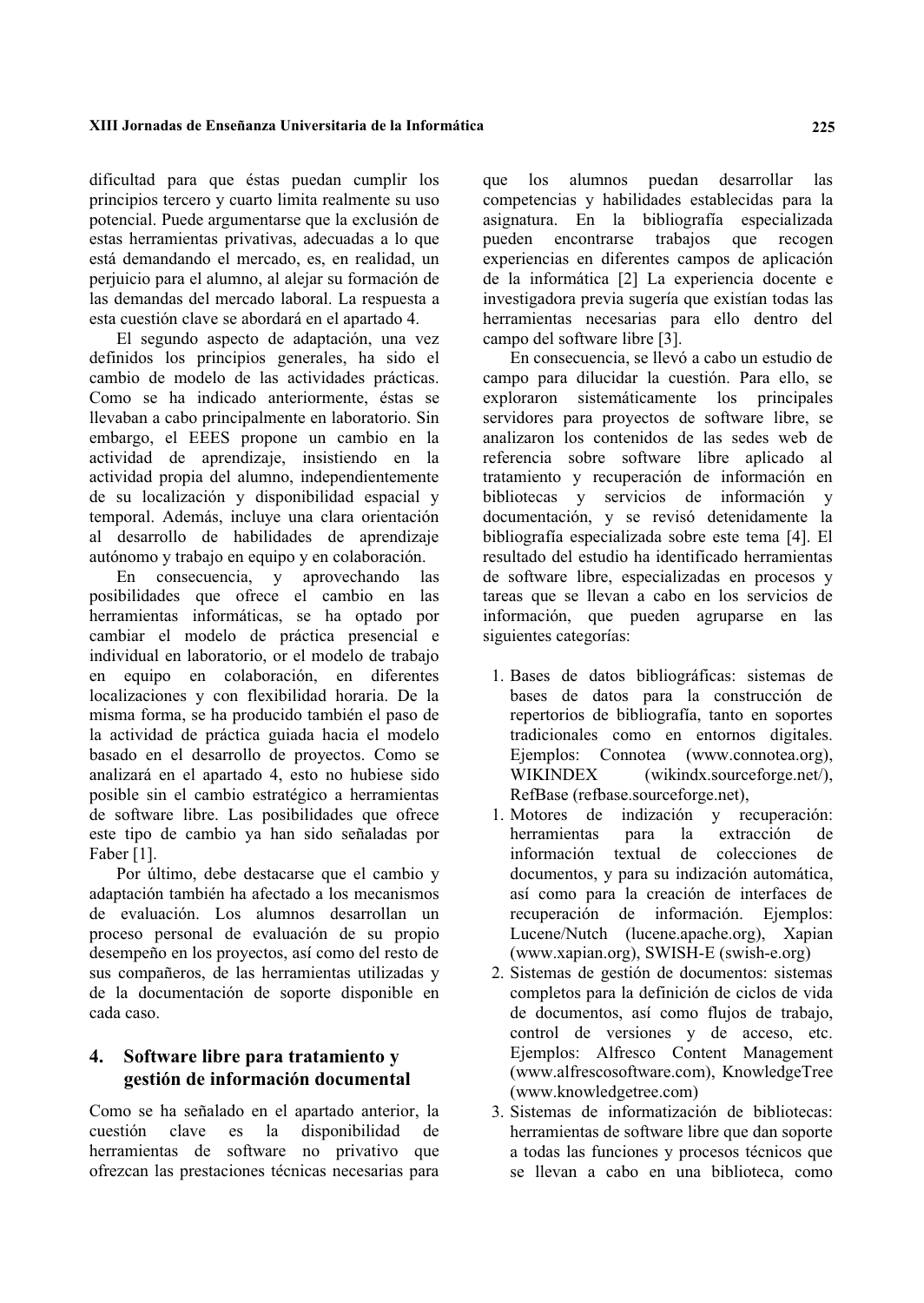catalogación, circulación, gestión administrativa, etc. Eiemplos: Koha  $(www.koha.org)$ , PMB  $(www.sizeb.net)$ 

- 4. Directorios de recursos digitales: permiten crear portales de acceso a los recursos de información digital, de todo tipo, que pueda necesitar una organización. Ponen especial énfasis en las tareas de administración y control de metadatos, ya que suelen usar Dublin Core. Eiemplos: iVIA (ivia.ucr.edu) Scout Portal (scout.wisc.edu/Projects/SPT/)
- 5. Bibliotecas digitales: aplicaciones para la construcción y mantenimiento de colecciones de documentos completos (textuales, gráficos, etc), organizados y estructurados alrededor del concepto de "colección". Dan prioridad al acceso de los usuarios. Ejemplos: Greenstone  $(www.greenstone.org)$
- 6. Repositorios digitales: aplicaciones para el desarrollo de repositorios de documentos digitales, que contengan el acervo científico de una institución. Dan prioridad a los procesos de publicación. Ejemplos: Eprints (eprints.org), DSpace (dspace.org)

Junto a todos los anteriores cabría añadir las herramientas para edición de documentos digitales y para gestión de metadatos. Dado que las posibles elecciones son muy numerosas, no se han incluido como una herramienta específica de gestión de información documental. Igualmente, no se han considerado los sistemas de gestión de contenidos o de portales de tipo generalista, ya que se entiende, precisamente, que son herramientas básicas de gestión de información, y que su utilidad dependerá, precisamente, de las características del proyecto en el que se encuadre su utilización. No debe dejar de tenerse en consideración que la mayor parte de los procesos que tienen lugar en cualquier sistema de gestión de contenidos corresponden, en un setenta u ochenta por ciento, a tareas básicas de tratamiento v gestión de información.

Otro factor de suma importancia, inherente a las herramientas de software, es la utilización de estándares. Todas estas herramientas implementan estándares, generalmente públicos y abiertos, como XML, Z39.50, MARC, Dublin Core, OAI, etc. En el campo de la información y la documentación los estándares tienen una máxima importancia, hasta el punto de tener su propio comité específico en ISO y en las diferentes agencias nacionales de normalización, como AENOR. Los alumnos de información y documentación deben tener un claro conocimiento de las normas y estándares que afectan a su actividad, y la utilización de herramientas de software libre refuerza esta habilidad. Es este sentido destaca el recientemente aprobado estándar para documentos ofimáticos OpenDocument (ISO 26300:2006), que establece. como su propio nombre indica, el único estándar internacional para los documentos más comunes en los entorno digitales, como son los resultantes de la actividad ofimática de las organizaciones. En consecuencia. la adscrinción a estándares es un requerimiento que se establece para las herramientas software que se vayan a utilizar. Igualmente, es el formato ofimático que se exige a los estudiantes para la presentación e intercambio de trabajos escritos, informes, formularios de evaluación, etc. Las herramientas seleccionadas incorporan, en sus funcionalidades, los estándares para el tratamiento y recuperación de la información señalados aneriormente en este párrafo, lo que asegura su conocimiento y utilización por parte del estudiante.

Como se ha indicado en el apartado 3, cabe discutir si este enfoque limita las posibilidades de aprendizaje del estudiante. En primer lugar, el cambio hacia un modelo basado en el aprendizaje activo de habilidades permite que el estudiante adquiera las pautas básicas para saber plantear v desarrollar actividades frente a cualquier herramienta con la que se encuentre en su actividad profesional. En segundo lugar, la libre disponibilidad de las herramientas facilita la instalación y replicación de plataformas de actividad en cualquier máquina, sin estar obligatoriamente localizada en un aula universitaria, como era el caso con el software privativo. Ambas cuestiones son complementadas por los procesos de documentación que el estudiante debe llevar a cabo para conocer y utilizar las herramientas libres, y que inciden en su capacidad de autoaprendizaje.

El desarrrollo de las actividades mediante provectos en colaboración, en entornos distribuidos, también es posible gracias a la utilización de herramientas libres, ya que las características de las herramientas privativas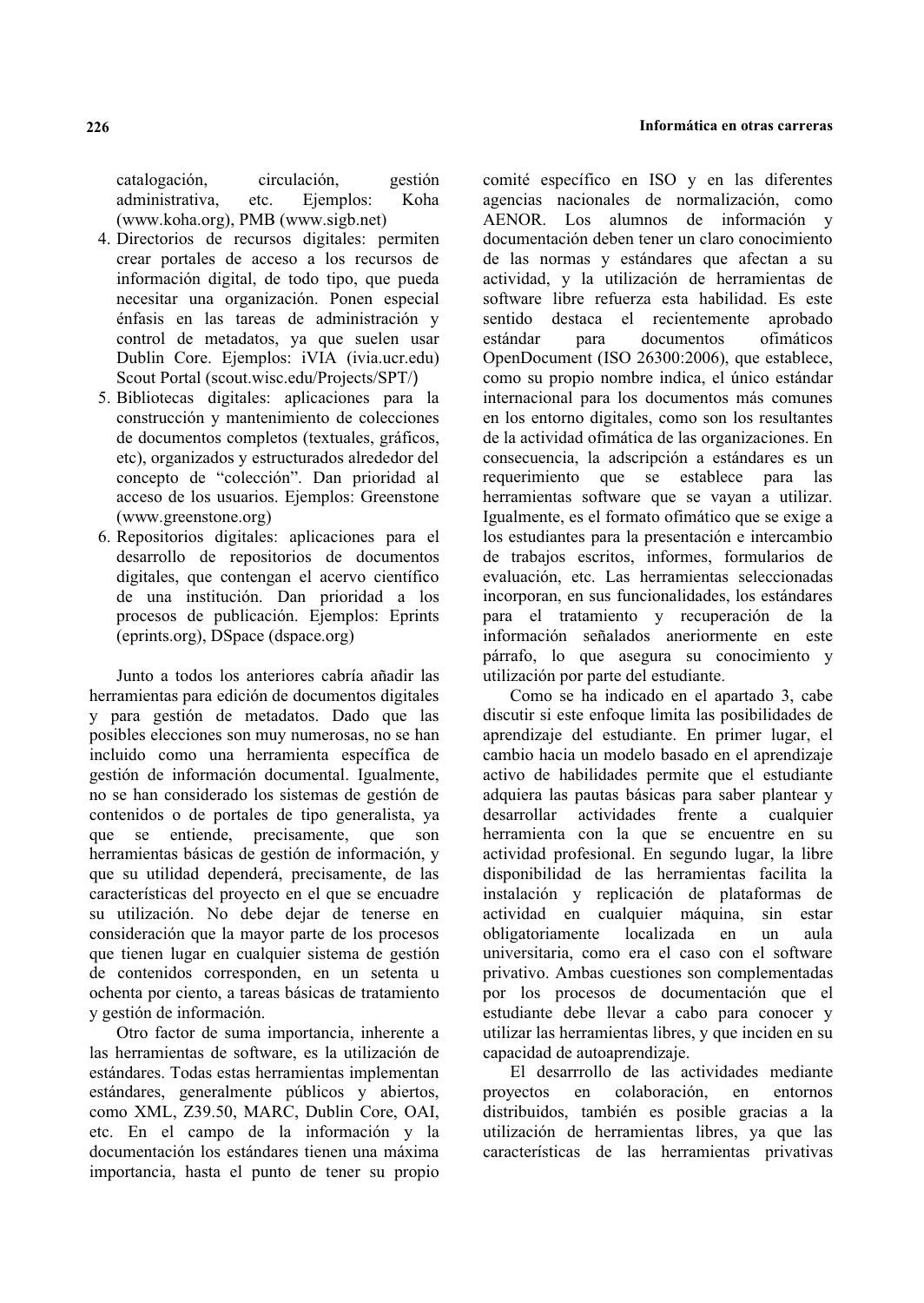#### XIII Jornadas de Enseñanza Universitaria de la Informática

obligaban al planteamiento individual de las prácticas.

Por último, debe considerarse que la mayoría de los alumnos disponen, particularmente, de plataformas Windows, de la misma forma que las salas de usuarios de la Universidad de Zaragoza ofrecen exclusivamente este tipo de sistemas operativos. Esta incomprensible restricción impone que las herramientas que sean seleccionadas pueden instalarse  $sin$ complicaciones en plataformas GNU/Linux, Windows y Mac OS X. De esta forma se asegura el acceso de los alumnos a los medios necesarios.

#### Integración de software libre como 5. herramienta de aprendizaje

desarrollo de la asignatura Sistemas E1. electrónicos de tratamiento documental se lleva cabo mediante la integración de herramientas de software libre, que dan soporte al proceso de aprendizaje de los estudiantes. Las herramientas se han organizado en tres grupos, cada uno de los tiene diferentes objetivos y tareas, en el marco de la planificación global de la docencia.

- · Soporte ofimático: actividades en las cuales los alumnos llevan a cabo la creación. modificación e intercambio de información mediante documentos ofimáticos. Todos estos documentos deben cumplir el estándar ISO 26300 OpenDocument. El paquete de software elegido para ello es OpenOffice, dada su disponibilidad para plataformas GNU/Linux, Windows y Mac OS X.
- · Portal de la asignatura: la asignatura pone a disposición de los estudiantes un portal propio, independiente de los sistemas de aula virtual de la universidad. Para ello utiliza un sistema de gestión de contenidos libre. Drupal (www.drupal.org, fig.1). Este servicio pone a su disposición foro de discusión, descarga de materiales docentes, noticias, encuestas y sindicación mediante RSS. Las relaciones entre software libre y lo que se ha dado llamado en llamar open courseware pueden verse en  $[5]$ .



Figura 1. Portal sobre Drupal

· Sistemas de tratamiento documental: son los encargados de soportar el núcleo del proceso de adquisición de competencias y habilidades, ya que son las herramientas con las cuales desarrollarán los proyectos que se les requieran. Los dos paquetes seleccionados son KnowledgeTree (para gestión documental, www.knowledgetree.com), Greenstone  $\mathbf{y}$ (para bibliotecas y repositorios digitales, www.greenstone.org). Los paquetes permiten gestionar los documentos digitales desde la perspectiva de tratamiento y recuperación de información documental, incluyen motores de indización y recuperación, y permiten trabajar con diferentes esquemas de metadatos.

Si bien todas las herramientas, como se ha indicado previamente, pueden instalarse en diferentes plataformas, el portal de la asignatura es instalado y gestionado por los docentes en un servidor propio (disponible en imhotep.unizar.es), sobre la distribución GNU/Linux Ubuntu 7.04 Feisty Fawn. En el mismo se dispone también de versiones de producción de KnowledgeTree y de Greenstone, para que los alumnos puedan comprobar el funcionamiento de los productos resultantes de su trabajo en un entorno real. El servidor y las herramientas van siendo actualizadas conforme aparecen nuevas versiones.

Una vez seleccionadas las herramientas que van a ser utilizadas en el proceso de aprendizaje, es necesario determinar la forma en que las mismas se van a incorporar a la actividad del alumno. Como se ha indicado previamente (apartado 3), el modelo seleccionado ha sido el desarrollo de proyectos mediante trabajo en grupo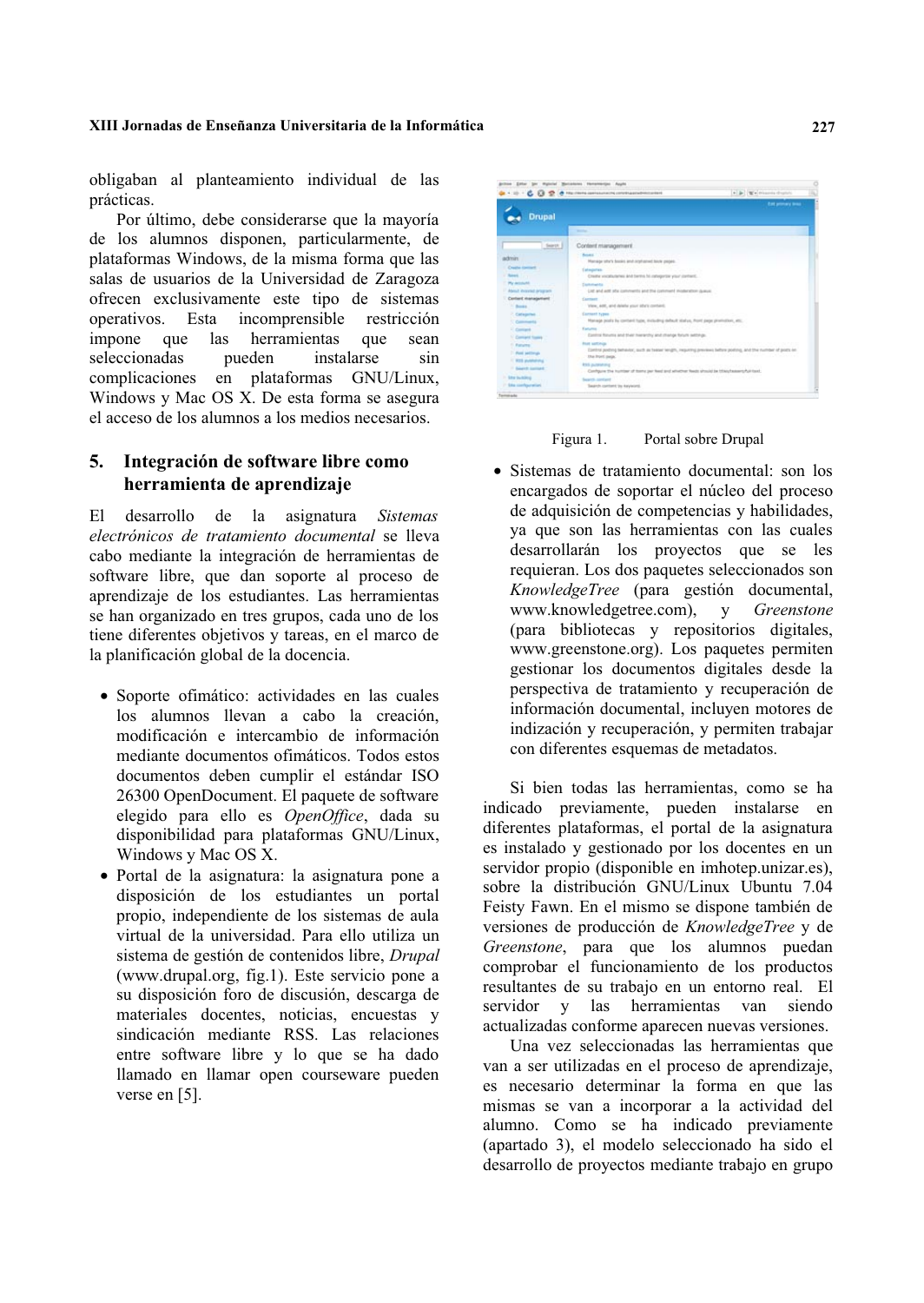#### **Informática en otras carreras**

en colaboración. Los proyectos que los alumnos llevan a cabo son los siguientes:

1. Provecto gestión documental: el proyecto debe definir las características, el ciclo de vida y el flujo de trabajo de un conjunto de documentos digitales, incluyendo control de versiones y de modificaciones, asignación de esquemas de metadatos, e indización del texto completo. Para este proyecto se usa *KnowledgeTree* (fig. 2).

|                                                                                                                                                                                                                                      |                      |                                                               | <b>William at artist</b> |             |                      |                              |                       |
|--------------------------------------------------------------------------------------------------------------------------------------------------------------------------------------------------------------------------------------|----------------------|---------------------------------------------------------------|--------------------------|-------------|----------------------|------------------------------|-----------------------|
| Your Company Logo Goes Here                                                                                                                                                                                                          |                      |                                                               |                          |             | KnowledgeTree        |                              |                       |
|                                                                                                                                                                                                                                      |                      | <b>Increas Culturalism III DMS Administration</b>             |                          |             |                      | Advisionate Violences Liquid |                       |
| photo bone. Benevies                                                                                                                                                                                                                 |                      |                                                               |                          |             |                      |                              |                       |
| <b>TELEVIS</b>                                                                                                                                                                                                                       | <b>Mill Area Div</b> |                                                               |                          |             |                      |                              |                       |
| <b>Add Decoment</b><br>Ant a Folder                                                                                                                                                                                                  |                      | ET Title                                                      |                          | $-$ Created | Last Maddled         | Creator                      | <b>Workflow Stend</b> |
| Parmission                                                                                                                                                                                                                           |                      | <b>CI da Acousta</b>                                          |                          |             |                      | Administrator                |                       |
| <b>Cult most</b><br><b><i>Duff</i></b> splink?                                                                                                                                                                                       | n                    | Gi Expirating                                                 |                          |             |                      | Administrator                |                       |
| Albricate Roles                                                                                                                                                                                                                      |                      | IT Is her                                                     |                          |             |                      | Administrator                |                       |
|                                                                                                                                                                                                                                      |                      | [7] [A] HousindgeTree Z a Brochure (37790) 14 Jan. 2006 1847  |                          |             | 14 Jan. 2006 18th 07 | Absiratatal                  | <b>Color</b>          |
| $-75$                                                                                                                                                                                                                                |                      | 4 here. 35 per page                                           |                          |             |                      |                              |                       |
| π                                                                                                                                                                                                                                    |                      | Detete Move                                                   |                          |             |                      |                              |                       |
| search                                                                                                                                                                                                                               |                      |                                                               |                          |             |                      |                              |                       |
| <b>CONTRACTOR</b>                                                                                                                                                                                                                    |                      | 0 2000 The Jam Washingto Schools (PhyLidd, 41 Nights Records) |                          |             |                      |                              |                       |
| Cherrillity Deciments                                                                                                                                                                                                                |                      |                                                               |                          |             |                      |                              |                       |
| <b>Adverted Teams</b>                                                                                                                                                                                                                |                      |                                                               |                          |             |                      |                              |                       |
| <b>The Contract of Contract of Contract of Contract of Contract of Contract of Contract of Contract of Contract of Contract of Contract of Contract of Contract of Contract of Contract of Contract of Contract of Contract of C</b> |                      |                                                               |                          |             |                      |                              |                       |

Figura 2. Servidor KnowledgeTree

- 2. Proyecto colección de documentos digitales: el proyecto debe crear una colección de documentos digitales, en diferentes formatos, incluyendo la diferentes formatos, indización a texto completo de su contenido, así como la asignación de metadatos y la publicación de la colección en internet para su aprovechamiento por usuarios finales. Para este proyecto se usa Greenstone  $(fig. 3)$ .
- 3. Provecto de gestión de contenidos: es el único proyecto que se lleva cabo de manera individual. Para desarrollar las habilidades básicas de gestión de contenidos en entornos digitales, el alumno debe crear, configurar y mantener un blog. A este fin, debe obtener y utilizar una cuenta en cualquiera de los servidores gratuitos de blog disponibles en internet (blogger, blogia, lacoctelera, etc.).



Figura 3. Servidor Greenstone

El planteamiento práctico de la asignatura, como puede apreciarse, busca que los estudiantes desarrollen las competencias y habilidades de la disciplina con herramientas que les obligan a desarrollar sus propios procesos de planificación, documentación e implementación. Los diferentes proyectos tienen como punto de partida un guión de desarrollo y una clase introductoria a la herramienta seleccionada, y a partir de este momento los procesos de documentación, aprendizaje, instalación y configuración de la herramienta quedan bajo la responsabilidad del alumno. Se ha preparado documentación de referencia especialmente orientada a este tipo de usuario [6]. Una vez operativa la aplicación, se inicia la implementación del proyecto de información y documentación digital en sí mismo. Durante todo el ciclo de vida del proyecto los grupos de trabajo disponen de tutorías de grupo y de soporte bajo demanda por parte de los docentes responsables de la asignatura.

### **6. Conclusiones**

El cambio de modelo de desarrollo que ha supuesto el movimiento de software libre influye en cada vez más actividades, y plantea desafíos y soluciones de verdadero interés [7]. La planificación docente expuesta en los apartados anteriores ha sido puesta en marcha y validada durante el curso 2006-2007. Los resultados obtenidos permiten establecer las siguientes conclusiones:

• Las herramientas de software libre especializadas disponibles para la gestión de